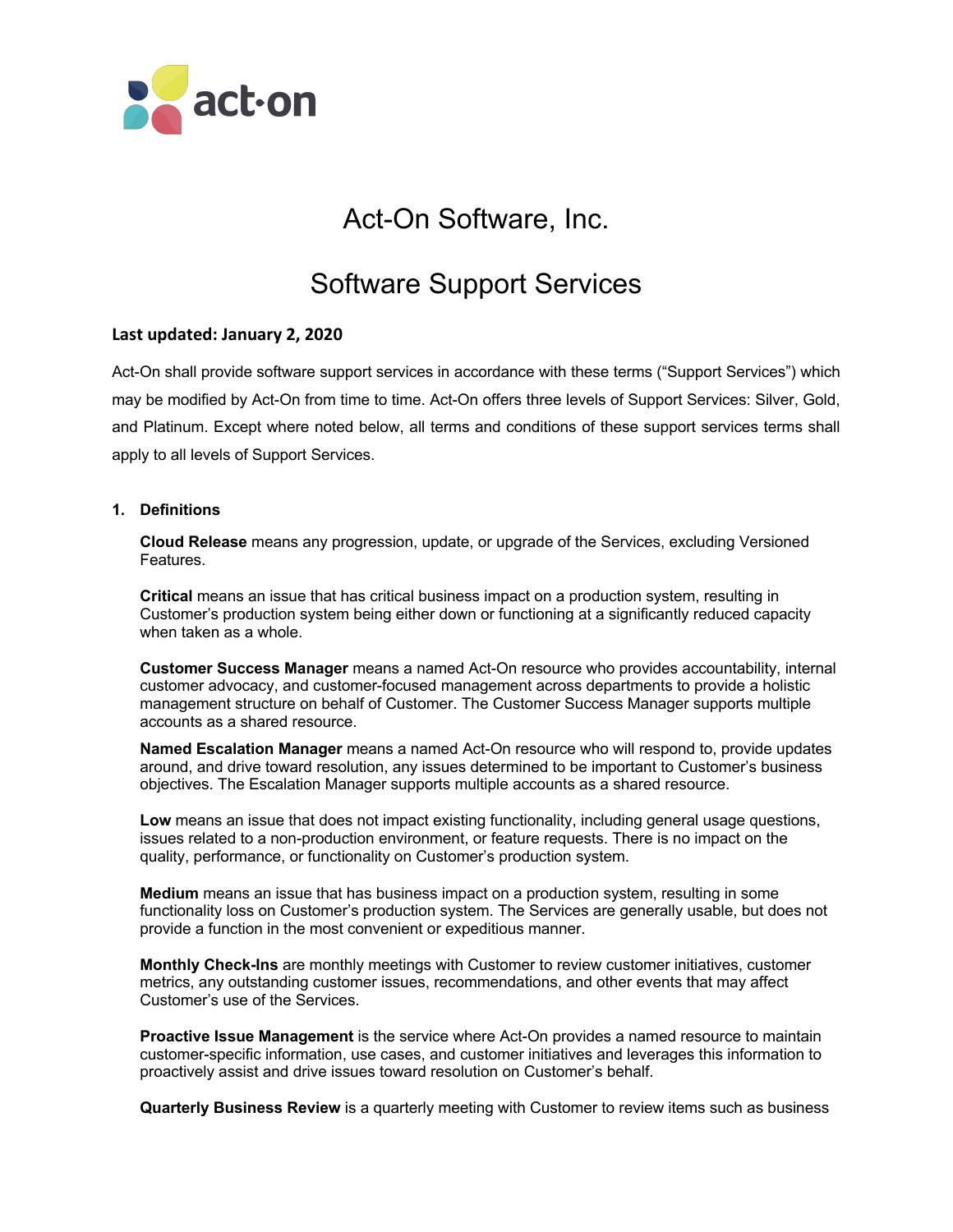

initiatives, roadmap updates, business value metrics, usage and adoption statistics, and other key topic relating to Customer's success.

**Versioned Features** means those features of the Serviced deployed on-premise.

### **2. Items Covered by Support Services**

Support Services shall include: (a) online, and email support for all technical issues relating to the use of the Services (including errors or problems with the Services, issues during setup, and assistance understanding specific features); (b) all Supported Versions as they become available pursuant in accordance with Section 4.

#### **3. Items Not Covered by Support Services**

Act-On is not obligated to provide Support Services for errors or problems caused by the following: (a) third-party components not provided by Act-On or contemplated within the Documentation; (b) any modifications to the Services; (c) use of the Services other than as described in the Documentation and (d) continued use of a versioned product for which Support Services are no longer provided in accordance with Section 4.

#### **4. Supported Versions**

Cloud Releases are supported for the Subscription Term. For versioned products, Act-On shall only provide Support Services for the latest released version.

#### **5. Hours**

Support Services business hours are 3:00 pm Sunday through 5:00 pm Friday (Pacific), excluding holidays. Support Services are available 24X7 for Critical issues when submitted online.

## **6. Contact Methods**

Support service requests may be made online, via email (support@act-on.com), or by telephone. While Act-On will use commercially reasonable efforts to respond to a Customer's request using any of the above channels, Act-On only guarantees its initial response targets when submitted online.

#### **7. Customer Obligations**

Customer agrees to provide Act-On with all information and materials reasonably requested by Act-On for use in replicating, diagnosing, and correcting an issue with the Services reported by Customer. Customer acknowledges that Act-On's ability to provide satisfactory Support Services is dependent on Act-On having the information necessary to replicate the reported problem with the Solution. In submitting a service request to Act-On, Customer will send a complete and accurate report that includes (a) Customer name and technical contact information; (b) where applicable, the version of the software; (c) a reasonably detailed description of the request, together with any supporting information that Customer believes will assist Act-On in its diagnostic process; (d) any error message(s) or other message(s) generated by the system in association with the request; (e) any applicable trace files and/or logs; (f) a test case or instructions necessary to demonstrate the request; (g) identification of any additional information (such as dumps, logs, etc.) that are, or can be made, available; and (h) the date and time that the service request is submitted to Act-On. Customer acknowledges that the implementation of a new release provided by Act-On may be necessary to resolve the service request. Act-On does not have any obligations under Support Services to remedy issues that will be fixed by implementation of the new release.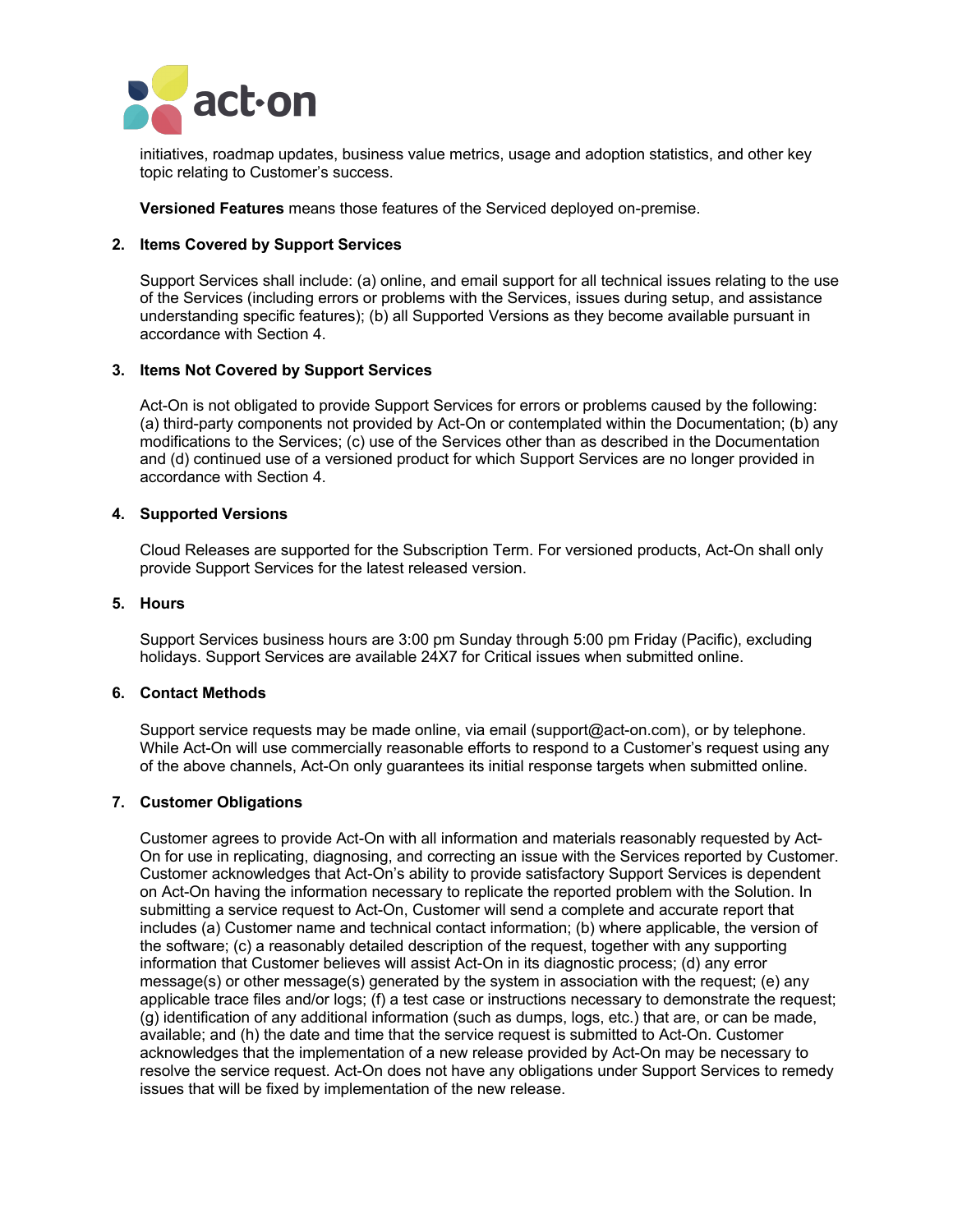

## **8. Response Times and Resolution Process**

Act-On shall comply with the response time targets set forth below based on the severity level of the particular service request and the Support Level customer has purchased.

| Category | <b>Support Level &amp; Initial Response Target</b>                  | <b>Resolution Process</b>                                                                                                                                                                                                                                                                                                                                                                                                                                                                |
|----------|---------------------------------------------------------------------|------------------------------------------------------------------------------------------------------------------------------------------------------------------------------------------------------------------------------------------------------------------------------------------------------------------------------------------------------------------------------------------------------------------------------------------------------------------------------------------|
| Critical | Silver = $1$ Hour<br>$Gold = 30$ Minutes<br>$Platinum = 30$ Minutes | Act-On will use commercially<br>reasonable efforts to resolve<br>Critical issues as soon as<br>possible. To achieve this, Act-On<br>will work 24x7x365 until<br>resolution. The resolution will be<br>delivered to Customer as a<br>workaround or as an emergency<br>software fix. Upon Act- On's<br>delivery of a workaround, or to<br>the extent Customer is not able to<br>assist with the resolution of the<br>case, Act- On reserves the right<br>to reclassify the severity level. |

| Medium | Silver = $1$ Business Day<br>$Gold = 4$ Business Hours<br>Platinum = 4 Business Hours | Act-On will use commercially<br>reasonable efforts to resolve<br>Medium issues in a future<br>release. If Act-On determines, in<br>its sole discretion, that the<br>requirement is unique to<br>Customer's operations, Act-On<br>reserves the right to reclassify<br>the severity level. |
|--------|---------------------------------------------------------------------------------------|------------------------------------------------------------------------------------------------------------------------------------------------------------------------------------------------------------------------------------------------------------------------------------------|
|        |                                                                                       |                                                                                                                                                                                                                                                                                          |